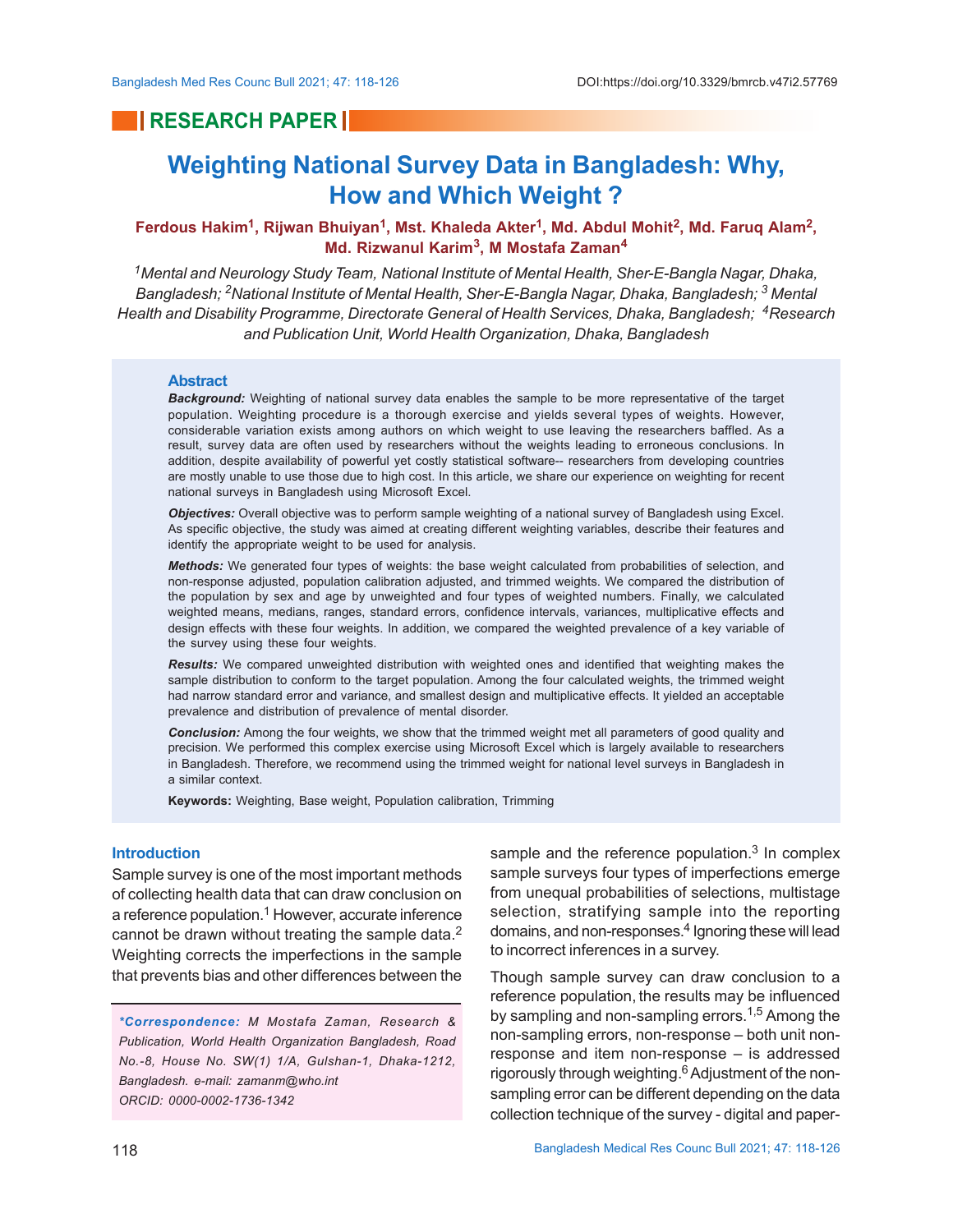pencil.<sup>7</sup> Digital data collection has a well-ordered method to adjust non-sampling error compared to penpaper based one.<sup>8</sup> Several recent national level household (HH) surveys in Bangladesh used digital data collection tools.9-11

In addition, weighting adjusts the weighted sample distribution for key variables of interest (for example, age, race, and sex) to make it conform to a known population distribution.<sup>3</sup> Production of design-unbiased estimates of parameters of interest is possible by applying proper weights.<sup>12</sup> Thus weighting procedure is a critical step after the survey data have been collected and all the essential steps of data processing have been completed.<sup>13</sup> However, there is no universally held protocol for calculating weights. The aim of the weighting procedure is to calculate the 'final weight' starting with base weight, and non-response, population calibration and trimming adjustments.

Testing variability of the calculated non-response rates and weight is an important step of generating acceptable weights.<sup>9</sup> High variation in weights can lead to some observations having too much importance leading to distortion of results.<sup>14</sup> In addition, if the sampling design is not informative, using the weights should not introduce any significant differences in the estimates.12 In addition, if the sampling design turns out to be informative, the use of weighted estimators will produce "better" results.<sup>12</sup> Additionally, a trimming procedure can be applied and the process varies between researchers.<sup>15,16</sup>

Weighting itself to some researchers is like a black box.13 Handling different types of weights and which to use sometimes lead researchers confused. In addition, although there are many powerful statistical softwares available for complex sample analysis, yet these are used much less in the financial context of a developing country like Bangladesh. As a result survey data are often used by researchers without the weights leading to erroneous conclusions.12 Given the influence weights have on survey results, it is important that researchers understand enough about weighting process to be discerning users of the survey data.<sup>13</sup> In this article we briefly described the weighting process, our approach in identifying which weight to use and explain the reason behind selecting one. So far, there is no scientific article on weighting of national level survey data by researchers from Bangladesh and this article is the first of its kind in the context of performing the exercise using Microsoft Excel.

#### **Materials and Methods**

*Brief overview of the weighting procedure:* A detailed step-by-step procedure of weighting is described elsewhere.17 Following is a brief description:

- 1. *Base weight calculation:* This involves the possibility of selection of PSUs (p1), HH (p2), sex randomization (p3) and individuals (p4) (figure 1). $18$ 
	- i. *PSU selection probability (p1):* Selection for PSUs within each of the 16 strata (8 division x 2 residence status) is done.

*Number of selected PSUs in a strata (31) p1 = Total number of PSUs in that strata*

ii. *HH selection probability (p2):* It is calculated by systematic selection of 18 HHs within each PSU. It is performed in 496 PSUs.

$$
p2 = \frac{Number\ of\ selected\ HHs\ in\ a\ PSU\ (18)}{Total\ number\ of\ HHs\ in\ that\ PSU}
$$

iii. *Probability of sex randomization (p3): Equal HH sex allocation of the* selected 18 HHs are undertaken in each PSU. This yielded a probability of '0.5'. This is applicable for all (8 928) the respondents of the survey.

*Number of selected sexes (1) Total number of sex strata (2) p3 =*

iv. *Individual selection probability (p4): The selection probability for one eligible individual among* a number/s of eligible HH members is calculated. This is obtained from the survey response data and is applicable to all the respondents of the survey.

$$
p4 = \frac{Number\ of\ selected\ HH\ member\ (1)}{Total\ eligible\ HH\ members}
$$

The base weight is calculated as,

base weight=
$$
\frac{1}{p1}x\frac{1}{p2}x\frac{1}{p3}x\frac{1}{p4}
$$

*2. Non-response weight:* In this step we estimated the probability of responses from 'disposition codes' (table I). The non-response weight factor is calculated by taking the inverse of the response rate for a subset of the survey and is undertaken at PSU, HH and individual levels.<sup>19</sup>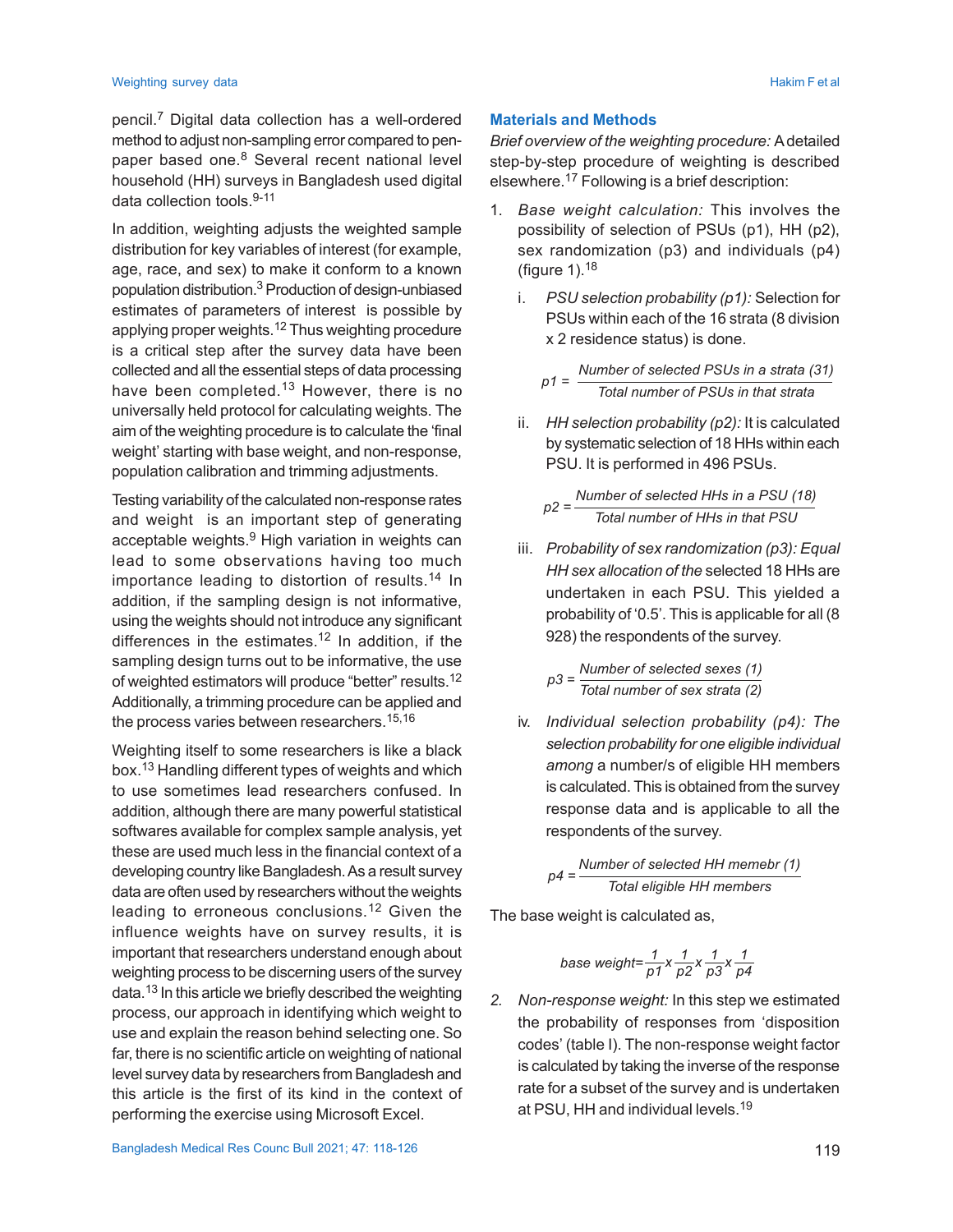*i. PSU-level non-response factor:* This is applied for 16 strata (8 division x 2 residence status).It is calculated as,

*Sum of base weight of eligible PSUs PSU* non-response factor =  $\frac{2}{\text{Sum of base weight of completed PSUs}}$ 

*ii. HH non-response factor: It is calculated within each PSU, so there are 496* adjustment cells. The HH level non-response adjustment is calculated as,

*Sum of base weight of eligible households Sum of base weight of completed households HH non-response factor =*

*iii. Person non-response factor:* It is calculated by gender, age group and a core variable of interest calculated in 16 (2x4x2) adjustment cells. The person-level non-response adjustment is,

```
Sum of base weight of eligible households
                                Sum of base weight of completed rosters
Individual non-response factor =
```
The non-response adjusted base weight is calculated by multiplying the three non-response factors with the base weights successively.

*Non-response adjusted base weight*

*= base weight \* non*-*reposnses weights (PSU x HH x Individual)*

3. *Population calibration:* The goal was to bring weighted sums of the sample data in line with the corresponding age-sex matched counts of target population.20,21 Initially projected population is estimated (not described) – if recent population data unavailable – then population calibration factor (r) is calculated.

# *Calculating post stratification adjustment factor (r)*

The population calibration factor is calculated by division, residence, gender and the five age groups resulting in 160 ( $8 \times 2 \times 2 \times 5$ ) adjustment cells. The post-stratification adjustment is calculated as:

*projected population in a domain non response adjusted weights in that domain population calibration factor =*

Population calibrated weights are calculated by multiplying the non-response adjusted base weight with population calibration factor.

4. *Trimming of weight:* We applied this procedure on the population calibrated weight.<sup>13</sup> Initially we identified the extreme weights and fixed a cut-off value. The weights above the cut-off value were trimmed and equally distributed among the nontrimmed weights repeating this till no weights were above the cut-off point.15,16

We checked all the steps of calculations for the weighting process including the distribution of the weights specially taking notice of the extreme values and back-tracking these for possible errors.

*Role of the funding source:* No fund was required to undertake the exercise described in the manuscript.

# **Results**

The results shown are extracted from the National Mental Health Survey (NMHS) Bangladesh 2019 where the estimated sample size of 8 928 – aged 18 years and above – was selected in three stages (figure 1).11, 22



**Figure 1:** Sampling stages and probabilities of selection of a Survey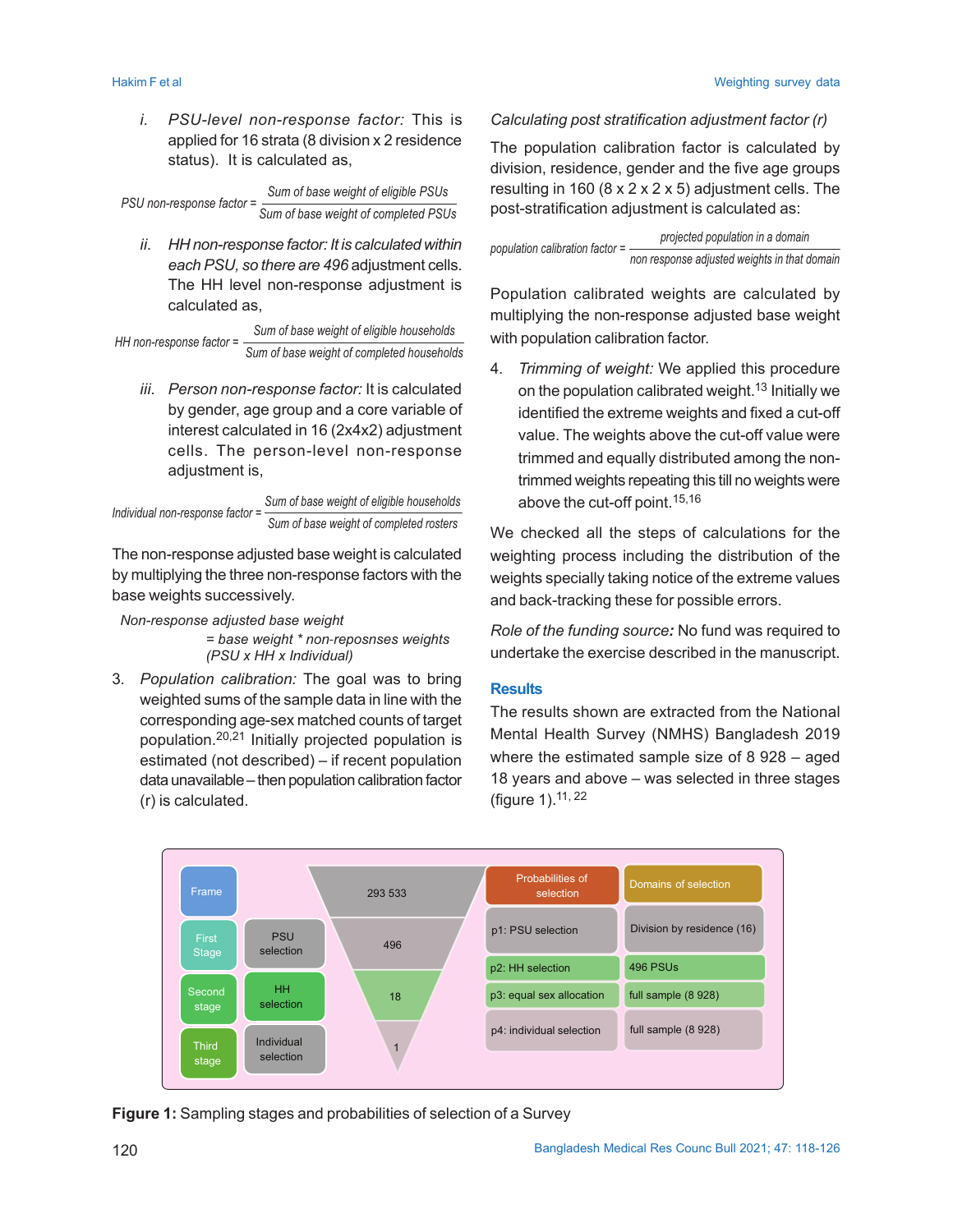#### Weighting survey data National Community of the Community of the Community of the Community of the Hakim F et al

The overall response rate of the survey was 90.4% (table I).<sup>24</sup> We calculated the four weights using the mathematical formulas mentioned in the method section. We used Microsoft Excel ("Excel") in Microsoft Office 365 bundle for this exercise.

**Table I:** Distribution of respondents for household and individual interviews by disposition codes of a Survey.

| <b>Status</b>                  | <b>Number</b> | Percent           |
|--------------------------------|---------------|-------------------|
| A. Household interview         |               |                   |
| Roster completed               | 7320          | $91.1*$           |
| Roster not completed           | 719           | 8.9               |
| Total                          | 8039          | 100.0             |
| <b>B.</b> Individual interview |               |                   |
| Completed                      | 7270          | 99.3 <sup>†</sup> |
| Not completed                  | 50            | 0.7               |
| Total                          | 7320          | 100.0             |
| Overall response rate          |               | 90.4 <sup>‡</sup> |

\* Household response rate (%) = [7320x100]/ [8039] = 91.0%

† Individual response rate (%) = [7270x100]/ [7320] = 99.3%

‡ Total response rate (%) = 91.0\*99.3/ 100=90.4%

**1. 'Base weight' calculation:** Probabilities of selection of PSUs, HHs, sex randomization and individual selection probability were taking into consideration. This is applied to 16 strata comprised of eight divisions and two residence strata. This procedure yielded a total base weight value of 79 422 102 (table II).

### **2. Non-response factor calculation:**

- i. PSU-level non-response factor: This is also calculated for 16 domains. The value for the PSU non-response is essentially '1' for all the 15 domains except in the one domain where on PSU was dropped. The mean PSU non-response is 1.0008.
- ii. HH non-response factor: This is calculated in all 496 PSUs. The mean PSU nonresponse is 1.1002.
- iii. Person non-response factor: The mean PSU non-response is 1.1002.

When this base weight is adjusted with the nonresponse weights, the adjusted base weight stands at 92 569 866 (table II).

3. **Calculating population calibration and nonresponse adjusted weight:** This weight is the product of base weight; PSU, HH, and individual non-response factors; and population calibration factor. Here calculated adjusted weight was 102 948 678 (table II).

*Calculating the projected population from census*

The total projected population calculated for adults aged 18 years or more is: 102 161 911. We accommodated for the change in division number from

This is calculated in 160 domains: eight divisions, two residence strata, two sex strata and five age groups. In each of the domains the sum of projected population in that domain is divided by the nonresponse adjusted base weights of that domain. The

*data:*

seven to eight (table II).<sup>25</sup>

mean 'r' was 1.33 (table II).

*Population weight/ Calibration (r):*

4. **Trimming of weight:** In our exercise, we trimmed the non-response and population calibration adjusted base weight. We identified the median of the non-response adjusted and population calibrated weight to be 9 091.9. All weights above and below the 3.5 times median(15)(16) value of 31 821.7 and was set at that value.15,16 We trimmed any weight above 31 821.7 and fixed the weight at that value (table III).

*Comparing the calculated weights:* A comparison was made between the distribution of the projected population with the unweighted sample to show the differences in distribution by age and residence. (figure 2A and B). It is shown that the unweighted sample distribution is not similar to the population distribution. However, when we make the same comparison with weighted distributions with any of the four calculated weights, it shows that the distribution closely matches with that of population. The best match was achieved by the sample distribution weighted with population calibrated and trimmed weights (figure 2).

All the weights except the trimmed weight show a wide range denoting instability of the calculated weights. Sum of the calculated weights gradually increased from the base weight to the trimmed weights. The population calibrated weights and the trimmed weights thus stands at 100.8% of the projected population (table III). The distribution of the trimmed weight is more centrally oriented as is denoted by the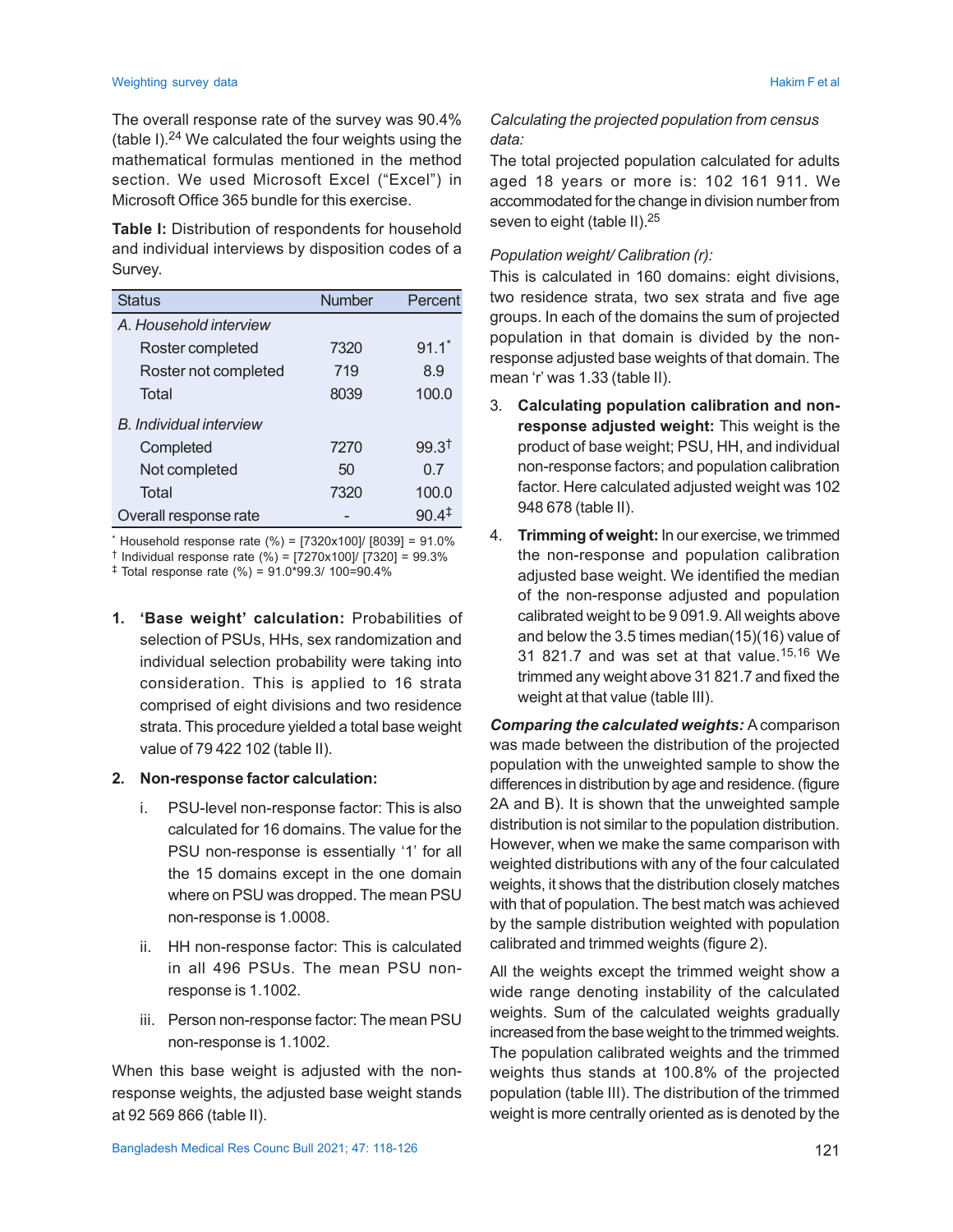difference between maximum and minimum, narrower standard error, confidence level than other weights. The multiplicative effect for the trimmed weight is 1.5 and the only weight which is less than 2.<sup>9</sup>

We also checked the effect on the different weights on the prevalence of mental disorders according to the NMHS 2019.<sup>11</sup> The unweighted prevalence is 17.3%. Which is very close to the weighted prevalence (15.8%–16.8%). We also calculated the prevalence in urban-rural and male and female domains and found no notable difference. However, we observe that the prevalence of mental disorders tends to decrease from unweighted to weighted results. However, we think that this difference is negligible. We calculated the design effect of unweighted and weighted calculations. Though it is somewhat increased in the weighted results, we observe the lowest design effect for base weights (1.7) and trimmed weights (1.7) (table IV).

|  |  | Table II: Calculation of adjusted weights <sup>*</sup> from base weight. |
|--|--|--------------------------------------------------------------------------|
|  |  |                                                                          |

| SI.<br>No.                | <b>Strata</b><br>$code^{\dagger}$ | <b>Base</b><br>weight <sup>#</sup> | <b>PSU<sup>§</sup></b>    | HHS                       | Person                    | Non-response factors Non-response<br>adjusted<br>weight <sup>A</sup> | Projected<br>population   | Population<br>calibration<br>factor** | Population<br>calibrated<br>weight <sup>††</sup> | <b>Trimmed</b><br>weight <sup>##</sup> |
|---------------------------|-----------------------------------|------------------------------------|---------------------------|---------------------------|---------------------------|----------------------------------------------------------------------|---------------------------|---------------------------------------|--------------------------------------------------|----------------------------------------|
|                           | 10212                             | 4353.4                             | 1.00                      | 1.05                      | 1.05                      | 4808.0                                                               | 416824.0                  | 0.9155                                | 4401.7                                           | 6472.1                                 |
| 2                         | 10213                             | 4353.4                             | 1.00                      | 1.05                      | 1.05                      | 4808.0                                                               | 344170.0                  | 0.9988                                | 4802.1                                           | 6872.4                                 |
| 3                         | 10211                             | 13060.0                            | 1.00                      | 1.05                      | 1.05                      | 14424.0                                                              | 558175.0                  | 1.2017                                | 17332.9                                          | 19403.2                                |
| $\widetilde{\phantom{m}}$ | $\tilde{}$                        | $\widetilde{\phantom{m}}$          | $\widetilde{\phantom{m}}$ | $\tilde{\phantom{a}}$     | $\widetilde{\phantom{m}}$ | $\tilde{}$                                                           | $\widetilde{\phantom{m}}$ | $\widetilde{\phantom{m}}$             | $\widetilde{\phantom{m}}$                        | $\tilde{}$                             |
| $\tilde{}$                | $\widetilde{\phantom{m}}$         | $\tilde{\phantom{a}}$              | $\tilde{\phantom{a}}$     | $\widetilde{\phantom{m}}$ | $\tilde{\phantom{a}}$     | $\tilde{}$                                                           | $\tilde{\phantom{a}}$     | $\tilde{}$                            | $\tilde{}$                                       | $\widetilde{\phantom{m}}$              |
| 8894                      | 30114                             | 17760.7                            | 1.00                      | 1.10                      | 1.21                      | 23636.9                                                              | 558955.0                  | 1.2515                                | 29582.1                                          | 31668.4                                |
| 8895                      | 30122                             | 35521.4                            | 1.00                      | 1.10                      | 1.21                      | 47273.7                                                              | 1191581.0                 | 0.7461                                | 35272.9                                          | 31821.5                                |
| 8896                      | 30123                             | 17760.7                            | 1.00                      | 1.10                      | 1.21                      | 23636.9                                                              | 732745.0                  | 0.4940                                | 11677.0                                          | 13763.2                                |
| Total                     |                                   | 79 422 102.0                       |                           |                           |                           | 92569865.8                                                           | 102161911.0               |                                       | 102948677.6                                      | 102950428.1                            |

\* Calculated from non-response weights and population calibration adjusted base weights

† Strata code contains divisional (two digits from left), residence (third digit from left), sex (fourth digit from left) and age group (last digit from right) codes

‡ Calculated by, base weight = 1/p1 x 1/p2 x 1/p3 x 1/p4, p1= primary sampling unit; p2=household; p3=sex randomization and p4=individual selection probabilities

§ PSU: primary sampling unit; HH: Household;

Á Calculated by, Non-response adjusted base weight=base weight x non-responses weights (PSU x HH x Individual) ¶ Projected population of Bangladesh aged e"18 years is based on Census 2011(25)

\*\* Population calibration factor = (projected population in a domain)/ (non-response adjusted weights in that domain)

††Population calibrated weight= Non-response adjusted weight x Population calibration factor

‡‡Trimmed weight: calculated after trimming any weight of population calibration adjusted weights beyond 3.5 times median weight (31821.53) and set at that level. The additional weights trimmed is then equally distributed among the non-trimmed weights. This is run twice till no weights were more than 3.5 times median weight.

| Table III: Comparison of untrimmed versus trimmed weights (n=7270) |  |  |
|--------------------------------------------------------------------|--|--|
|                                                                    |  |  |

| <b>Statistic</b>                         | <b>Base</b><br>weight <sup>*</sup> | Untrimmed weights<br>Non-response<br>adjusted weight <sup>+</sup> | Population<br>calibrated weight <sup>‡</sup> | <b>Trimmed</b><br>weight <sup>§</sup> |
|------------------------------------------|------------------------------------|-------------------------------------------------------------------|----------------------------------------------|---------------------------------------|
| Mean                                     | 10924.6                            | 12733.1                                                           | 14160.8                                      | 14161.0                               |
| Median                                   | 8081.9                             | 9440.1                                                            | 9091.9                                       | 11178.1                               |
| Mode                                     | 17741.5                            | 20058.3                                                           | 23189.2                                      | 31821.5                               |
| <b>Standard Error</b>                    | 130.4                              | 153.9                                                             | 186.8                                        | 112.6                                 |
| <b>Standard Deviation</b>                | 11118.5                            | 13123.6                                                           | 15928.7                                      | 9598.6                                |
| Sample Variance                          | 123620412.3                        | 172228764.5                                                       | 253723472.9                                  | 92132725.6                            |
| <b>Minimum</b>                           | 594.5                              | 653.4                                                             | 464.3                                        | 2550.5                                |
| <b>Maximum</b>                           | 210852.8                           | 259127.8                                                          | 261512.4                                     | 31837.4                               |
| <b>Sum</b>                               | 79422102                           | 92569866                                                          | 102948678                                    | 102950428                             |
| Percent difference <sup>A</sup>          | 77.7                               | 90.6                                                              | 100.8                                        | 100.8                                 |
| 95% confidence level                     | 255.6                              | 301.7                                                             | 366.2                                        | 220.7                                 |
| Multiplicative effect <sup>¶</sup> $(9)$ | 2.0                                | 2.1                                                               | 2.3                                          | 1.5                                   |

\* Calculated by, base weight = 1/p1 x 1/p2 x 1/p3 x 1/p4, p1= primary sampling unit; p2=household; p3=sex randomization and p4=individual selection probabilities

† Calculated by, Non-response adjusted base weight=base weight x non-responses weights (PSUxHHxIndividual)

‡ Calculated by, multiplying the non-response adjusted base weight with population calibration factor.

§ All weights above 3.5 times median (31821.53) is set at that value and excess weights are equally distributed among non-trimmed weights and process is repeated till no weight is above the cutoff value.

 $A$  Percent difference from projected population(25) of 102 161 911 calculated as, (sum of weights = 100)/102161911

 $\P$  Multiplicative effect = 1 + (sample variance) / (mean weight)  $\hat{}$  2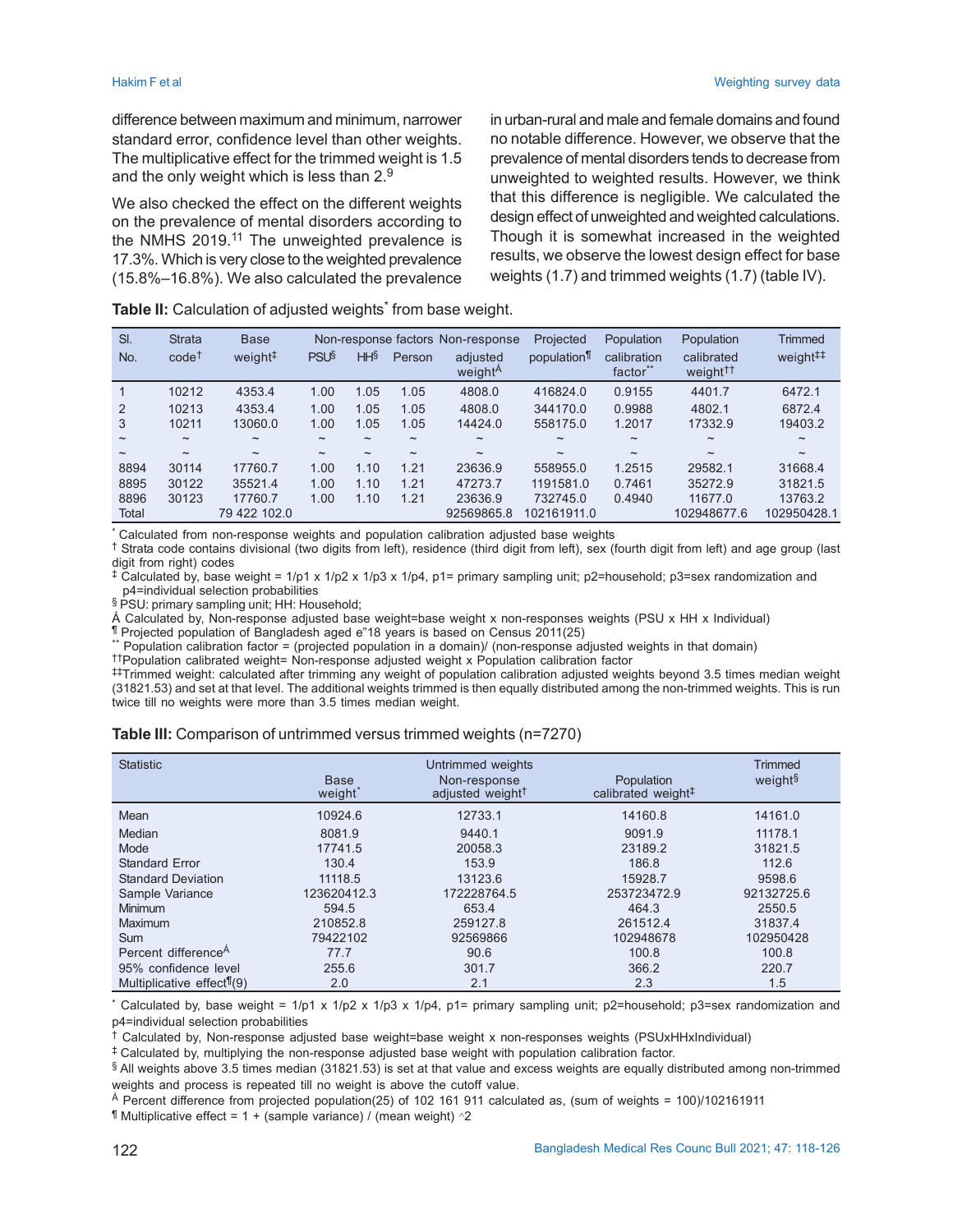

**Figure 2:** *Comparison of population\* (A) with unweighted (B) distributions and weighted sample distributions C: base weights, D: non-response adjusted weights, E: population calibrated weights, and F: trimmed weights in percent*

\* Projected population of Bangladesh aged  $\geq$ 18 years is based on Census 2011.<sup>25</sup>

| Table IV: Distribution of prevalence <sup>*</sup> (%, 95% confidence interval) and design effect by four weights (n=7270) |  |  |
|---------------------------------------------------------------------------------------------------------------------------|--|--|
|                                                                                                                           |  |  |

| Residence                           | <b>Unweighted</b>   |                     | Weighted              |                         |                      |  |
|-------------------------------------|---------------------|---------------------|-----------------------|-------------------------|----------------------|--|
|                                     |                     | Base <sup>t</sup>   | Non-response          |                         | Trimmed <sup>A</sup> |  |
|                                     |                     |                     | adjusted <sup>#</sup> | calibrated <sup>§</sup> |                      |  |
| Overall                             | $17.0(16.1-18.0)$   | $16.8(15.5-18.1)$   | $16.8(15.4-18.1)$     | $15.8(14.5 - 17.1)$     | $16.2$ (15.1-17.3)   |  |
| Urban                               | $16.7(15.4 - 18.0)$ | $15.4(13.3 - 17.4)$ | $15.3(13.2 - 17.4)$   | $14.4(12.4 - 16.4)$     | $15.3(13.7-16.8)$    |  |
| Rural                               | 17.4 (15.9-18.8)    | $17.2$ (15.6-18.7)  | $17.2(15.6-18.8)$     | $16.3(14.7-17.9)$       | $16.6(15.1-18.0)$    |  |
| Male                                | $15.0(13.7-16.2)$   | $13.8(12.2 - 15.5)$ | $13.7(12.1 - 15.4)$   | $12.5(10.9-14.1)$       | $13.2(11.9 - 14.6)$  |  |
| Female                              | 18.9 (17.7-20.2)    | 19.4 (17.8-21.1)    | 19.5 (17.8-21.2)      | $18.8(17.1 - 20.6)$     | 18.8 (17.4-20.3)     |  |
| Design effect <sup>[1</sup> $(4)$ ] | 1.3                 | 2.3                 | 2.3                   | 2.4                     |                      |  |

 $^{\ast}$  Prevalence of mental disorders among aged ≥18 years from National Mental health Survey Bangladesh 2019. $^{11}$ 

† Calculated by, base weigh = 1/p1x1/p2x1/p3x1p4, p1= primary sampling unit; p2=household; p3=sex randomization and p4=individual selection probabilities.

‡ Calculated by,

 $§$  Calculated by, multiplying the non-response adjusted base weight with population calibration factor.

<sup>Á</sup> All weights above 3.5 times median weight is set at that value and the excess weights are equally distributed among the nontrimmed weights and process is repeated till no weight is above the cutoff value.

¶ Design effect=(variance obtained in simple random sampling)/(variance obtained in complex sampling).

### **Discussion**

We calculated four weights: base, non-response adjusted, population calibrated and trimmed weights using Microsoft Excel. We presented here the weighting process from a recently conducted NMHS 2019 and tested those for quality.<sup>9,11</sup>

It is claimed that weighting with base weight only is an efficient method as it is a simple one to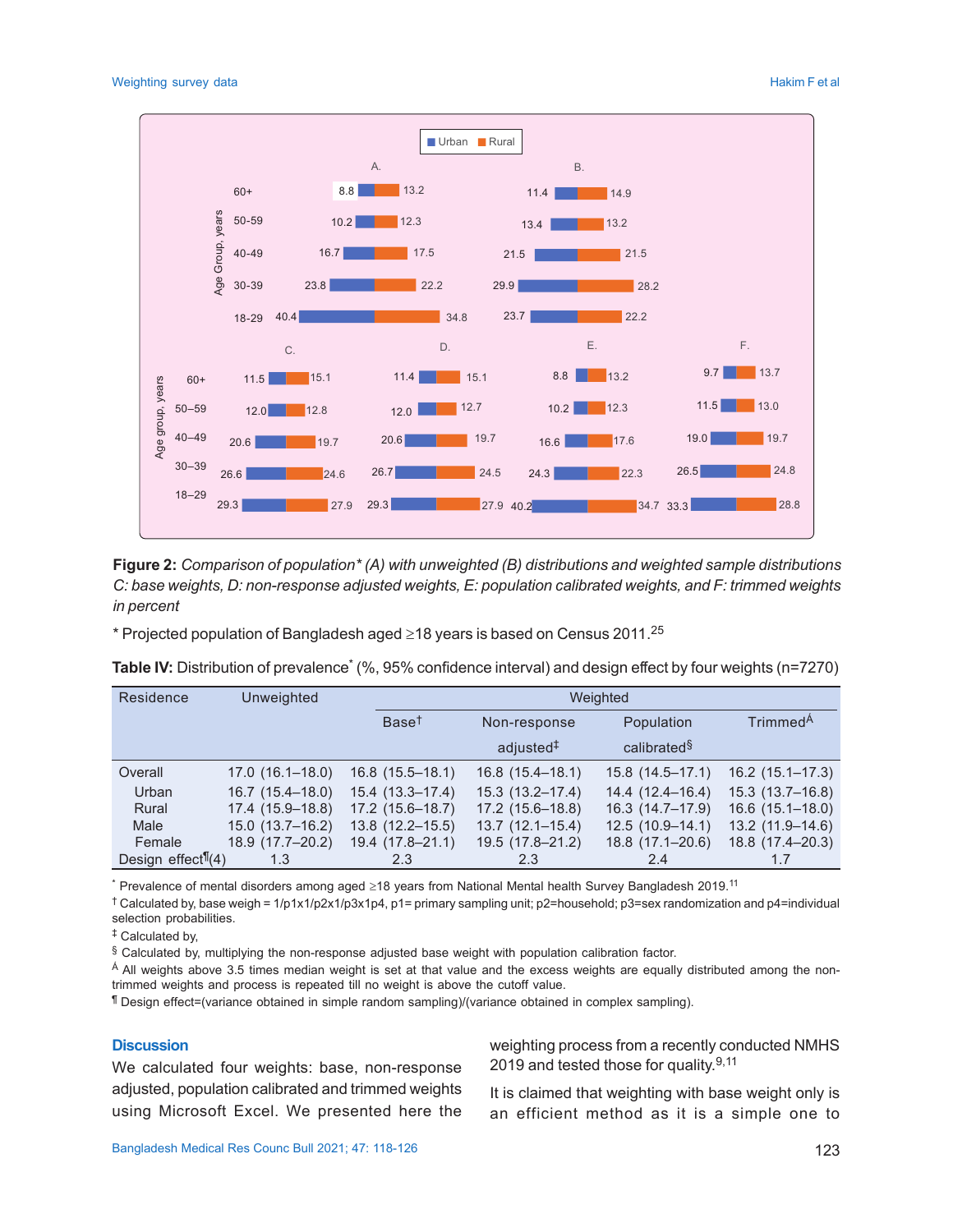construct.13,17 It may be completed after the mapping and listing activity before the data collection. It avoids the performing meticulous non-response calculations and the need for population projection estimation and calibration. Thus base weight can be used as the final weight for a survey when response rate is 90% or more.24 Otherwise, calculating a non-response and population calibration adjusted base weight is recommended.<sup>9</sup> However, we generated all four weights despite survey response rate was acceptable and fresh census data unavailable.

In the NMHS Bangladesh 2019 data were collected though handheld computers and item non-response was absent.<sup>8</sup> However, the weighting procedure corrected the sample distribution for unit nonresponse. The compared to the unweighted distribution of sample, the weighted distribution were more reflective of population distribution and size.

Despite the sampling design with equal allocation of PSUs to urban-rural and male-female strata, the calculated weights corrected the sample distribution for variables like sex, residence etc. to make it conform to the population by distribution and size achieving one of the prime objectives of the weighting exercise.3,15 The biasness induced by the design effect is also reduced by the small design effect in the weighted results.25 Small design effect will help to estimate a smaller required sample size for future studies which is much needed in a low-resource country. 26

In addition, we calculated trimmed weights.<sup>15</sup> Though some authors do not recommend this procedure as it might induce inaccurate results by introducing a small bias.14,27 However, it also greatly reduces standard errors.24 The disadvantage of weighting data is reduced precision to some extent.25 Some researchers worry about dealing with highly unequal weights which trimming might address thus improving precision.15 In our study, the trimmed weight was stable and provided a favorable result as suggested by others.<sup>14</sup>

We performed non-response adjustment without taking into account characteristics of each individuals rather than in a subgroup - a weakness noted by some authors.28 We also used a basic calibration procedure to achieve the population adjusted weight for performing the exercise in Microsoft Excel using simple statistical techniques.<sup>9</sup> Despite recommendation of using expensive statistical

software for weighting of data, we used the easily available and affordable Microsoft Excel for this exercise and generated weights through a simple stepby-step procedure. This has implications in increased applicability of weighting procedure for surveys to generate high-quality results in resource-limited setting like Bangladesh.

We tested these weights for compensation of nonsampling errors, variability and accuracy, and compared with population distribution.<sup>9,13</sup> It has been argued that even if weights reduce bias, they might largely inflate variance of estimates.<sup>29</sup> Though we encountered a little loss of precision overall in the process if base weight is used, this is gradually removed when we use the other weights. The results calculated using the trimmed weight was the most precise. Except for the trimmed weight, other weights had wider values denoting instability. In our data we showed that trimming procedure generated a weight that stroke a good balance between instability and accuracy. $^{\rm 30}$ 

### **Conclusion**

Weighting compensated for the non-sampling errors and corrected the imperfections in the sample and prevented bias between the sample and the reference population in contrast to the unweighted sample. We found that the trimmed weight was the most acceptable among the four weights. The results generated by using the trimmed weights yields a more nationally representative, precise results and renders it comparable with other national data.

# **Acknowledgements**

The authors gratefully acknowledge support of Mr AKM Tahidul Islam, Deputy Director, Bangladesh Bureau of Statistics, for population projection, based on Housing and Population Census of Bangladesh 2011. Unpublished works of National Institute of Mental Health used in this report have been done by investigators beyond the author list.

*Conflict of interest:* Authors declare that they have no competing interests *Funding:* No fund was required *Ethical approval:* Bangladesh Medical Research Council (Reference No. BMRC/NREC/2016– 2019/80) *Submitted:* 07 September 2020 *Final revision received:* 20 June 2021 *Accepted:* 30 June 2021 *Published:* 01August 2021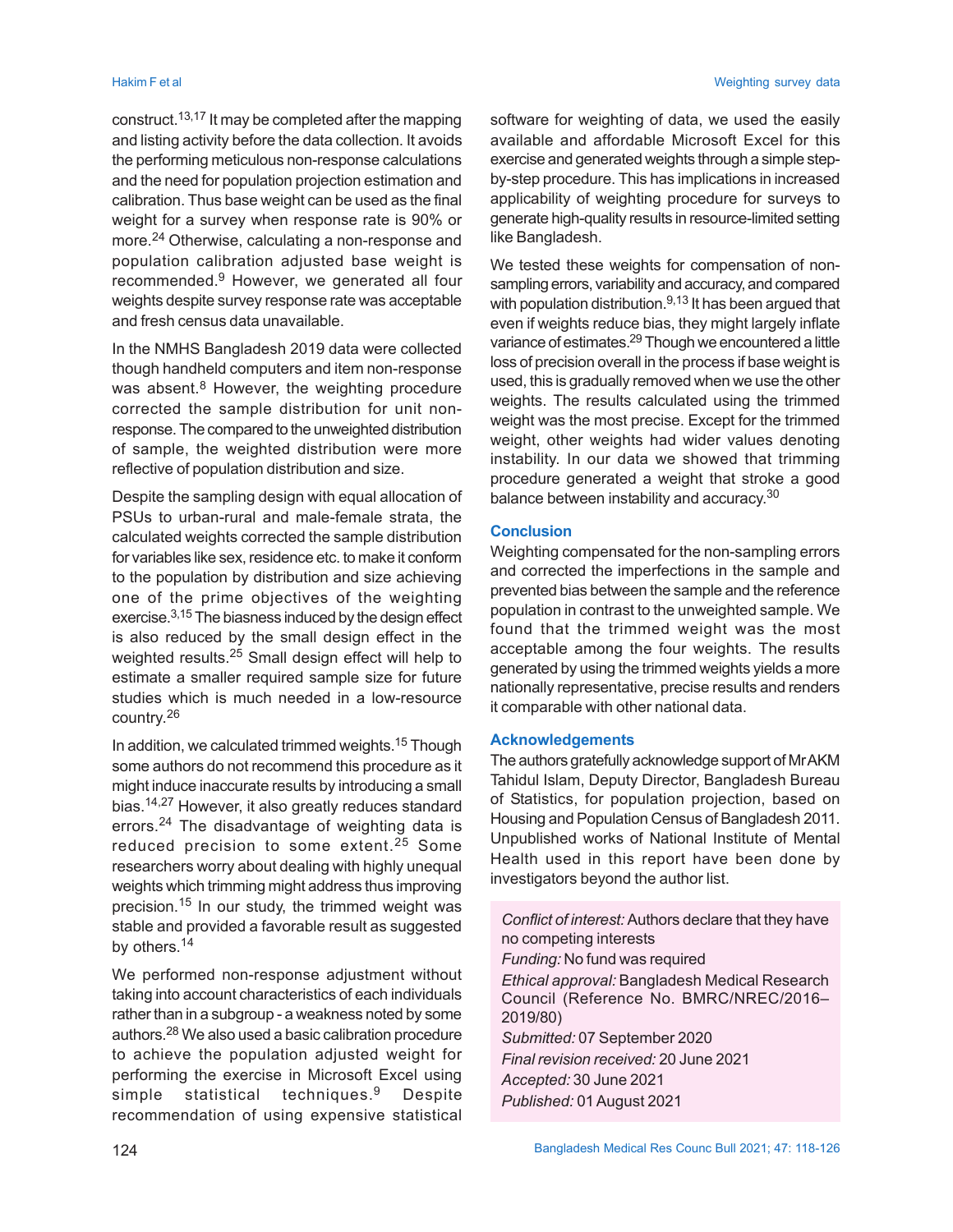#### **References**

- 1. Cochran WG. Sampling techniques [Internet]. Wiley; 1977 [cited 2020 Jan 25]. 428 p. Available from: www.wiley.com/en-bd/Sampling+ Techniques, +3rd+Edition-p-9780471162407
- 2. Ridgeway G, Kovalchik SA, Griffin BA, Kabeto MU. Propensity Score Analysis with Survey Weighted Data. J Causal Inference [Internet]. 2015 Sep 1 [cited 2020 Aug 19];3:237–49.

Available from: https://www.ncbi. nlm.nih. gov/pmc/articles/ PMC5802372/

3. Yansaneh IS. Household Sample Surveys in Developing and Transition Countries Chapter II Overview of sample design issues for household surveys in developing and transition countries [Internet]. 2005 [cited 2020 Jan 25]. 619 p.

Available from: https://unstats.un.org/unsd/hhsurveys/pdf/ Household\_surveys.pdf

4. Bell BA, Onwuegbuzie AJ, Ferron JM, Jiao QG, Hibbard ST, Kromrey JD. Use of design effects and sample weights in complex health survey data: A review of published articles using data from 3 commonly used adolescent health surveys [Internet]. American Journal of Public Health. 2012; 120:1399-405.

Available from: chrome-extension://dagcmk pagjlhakfd hnbomgmjdpkdklff/ enhanced-reader.html? pdf=https% 3A%2F% 2Fbrxt.mendeley. com%2Fcatalog% 2Fcontent% 2Fe3955679-9d86-3e6f-a0da-2ed8f3c68157

- 5. Butar Butar F, Chang C. Weighting Methods in Survey Sampling Permutation method View project Weighting Methods in Survey Sampling [Internet]. 2012. Available from: https://www.researchgate.net/publication/ 313036499
- 6. Brick JM. Unit Nonresponse and Weighting Adjustments: A Critical Review. J Off Stat [Internet]. 2013 Jun 1 [cited 2020 Sep 1];29:329–53. Available from: https://content.sciendo.com/doi/10.2478/ jos-2013-0026
- 7. Satterlee E, Mccullough L, Dawson M, Cheung K. Paper to mobile data collection: a manual [Internet]. US Global Development Lab; 2020 [cited 2020 Aug 19]. p. 52. Available from: https://www.fhi360.org/sites/default/files/ media/documents/Paper\_to\_ Mobile\_Data\_ Collection\_ Manual\_ 1.0.pdf
- 8. Lohr SL, Grove P, Belmont A. Sampling: Design and Analysis QP ® An International Thomson Publishing Company [Internet]. CA: Duxbury Press; 1999 [cited 2020 Jan 25]. 503.

Available from: https://drive.uqu.edu.sa/\_/maatia/files/ Sampling.pdf

- 9. Global Adult Tobacco Survey Collaborative Group. Global Adult Tobacco Survey (GATS) GTSS Sample Weights Manual [Internet]. Altanta; 2010 [cited 2020 Jan 25]. 36 p. Available from: https://www.who.int/tobacco/surveillance/ 9\_GATS\_SampleWeightsManual\_v2\_FINAL\_15Dec2010.pdf
- Bangladesh Medical Res Counc Bull 2021; 47: 118-126 125
- 10. World Health Organization. WHO STEPS Surveillance Manual [Internet]. WHO; 2017 [cited 2020 Sep 1]. 472 p. Available from: https://www.who.int/ncds/surveillance/ steps/STEPS\_Manual.pdf?ua=1
- 11. National Institute of Mental Helath. National Mental Health Survey Bangladesh 2019 Provisional Fact Sheet (to be revised) [Internet]. Dhaka: NIMH; 2019. Available from: https://dghs.gov.bd/images/docs/Notice/ NIMH Fact Sheet final-5-11-19.pdf
- 12. Lavallee P, Beaumont J-F. Why We Should Put Some Weight on Weights. Surv Methods Insights from F [Internet]. 2015 [cited 2020 Jan 25];1–18. Available from: https://surveyinsights.org/?p=6255
- 13. Leeuw EDD, Hox J DD. International Handbook of Survey Methodology [Internet]. 1st ed. New York: Taylor and Francis; 2008 [cited 2020 Mar 12]. 560 p.
- 14. Henry K, Valliant R. Methods for Adjusting Survey Weights When Estimating a Total [Internet]. [cited 2020 Aug 18]. Available from: http://sitesusa.s3.amazonaws.com/wpcontent/uploads/sites/242/2014/05/Henry\_2012FCSM\_V-A.pdf
- 15. Valliant R, Dever JA, Kreuter F. Practical tools for designing and weighting survey samples [Internet]. Pittzburg: Springer; 2013 [cited 2020 Jan 25]. 670 p. Available from: https://www.springer.com/gp/book/ 9781489993816
- 16. Potter F, Zheng Y. Methods and Issues in Trimming Extreme Weights in Sample Surveys [Internet]. [cited 2020 May 3]. Available from: https://nces.ed.gov/nationsreportcard/tdw/ weighting/2008/ltt\_weighting\_2008\_trimming\_adju
- 17. Hakim F, Bhuiyan R, Akter K, Zaman M. Weighting National Survey Data for Bangladeshi Population. SAGE Publications Ltd; 2020. DOI: 10.4135/9781529743623
- 18. United Nations. Designing Household Survey Samples: Practical Guidelines [Internet]. New York; 2005 [cited 2020 Aug 19].

Available from: https://unstats.un.org/unsd/demographic/ sources/surveys/Handbook23June05.pdf

19. Earp M, Haziza D. Comparison of weighting procedures in the presence of unit nonresponse: a simulation study based on data from the American Time Use Survey [Internet]. 2018 [cited 2020 Aug 19].

Available from: https://www.bls.gov/osmr/researchpapers/2018/pdf/st180130.pdf

20. Johnson DR. Using Weights in the Analysis of Survey Data [Internet]. Power point presentation. 2008 [cited 2020 Jan 25].

Available from: http://www.nyu.edu/ classes/jackson/ design.of.social.research/ Readings/Johnson - Introduction to survey weights %28PRI version%29.pdf

21. Reig J. (Very) basic steps to weight a survey sample [Internet]. 2017 [cited 2020 Jan 25]. Available from: https://bookdown. org/jespasareig/ Book How to weight a survey/ Available from: https://bmrcbd.org/